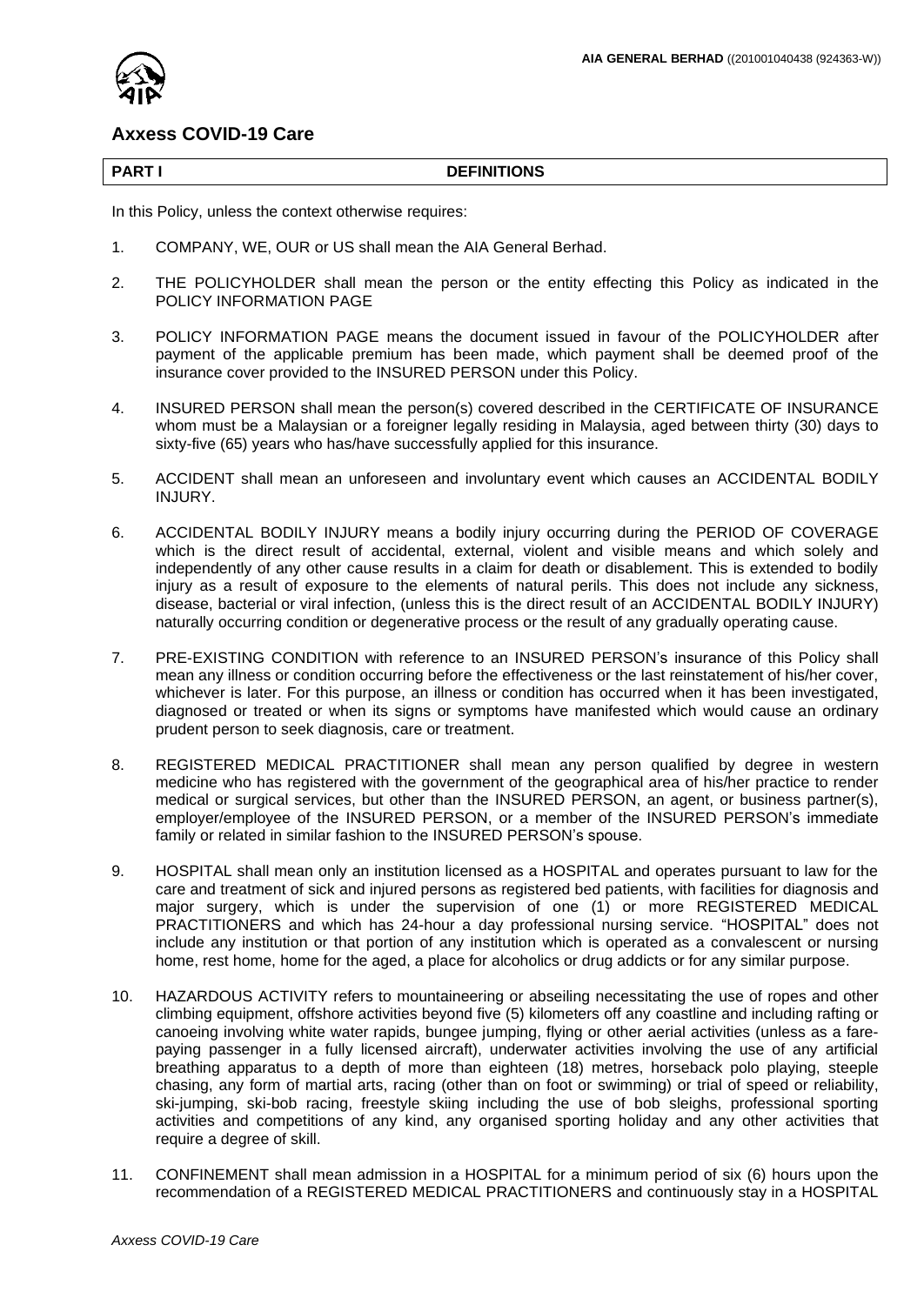

prior to the INSURED PERSON's discharge. CONFINEMENT shall be evidenced by HOSPITAL admission certificate.

- 12. ENDORSEMENT means a written alteration to the terms, conditions and limitations of this Policy.
- 13. PREMIUM means any amount the COMPANY requires YOU to pay under the Policy and it is exclusive of any TAX.
- 14. TAX is defined as any present or future, direct or indirect, tax including sales tax, service tax, any other tax of similar nature, levy, impost, duty, charge, fee, deduction or withholding of any nature, and any interest or penalties in respect thereof imposed by the Government of Malaysia.
- 15. AIRWORTHINESS CERTIFICATE is defined as an 'N' Standard of 'NC' Airworthiness Certificate issued by the Civil Aeronautics Administration of the United States of America, or any equivalent certificate issued by the jurisdictional agency or authority of the recognized government of any nation anywhere in the world.
- 16. "YOU" or "YOUR" shall mean the POLICYHOLDER of this Policy.
- 17. ENTITY means any individual, body, organisation, institution, establishment, operation that is:-
	- (a) sanctioned, prohibited or restricted under United Nations resolutions or the trade or economic sanctions, laws or regulations of the European Union, United Kingdom or United States of America, or any of its states, and/or any other applicable economic or trade sanction laws or regulations ("Sanctioned Entity"); or
	- (b) employed, employs, trades, or conducts business with a Sanctioned Entity in any manner whatsoever.
- 18. CLOSE ASSOCIATE means any individual closely connected to the ENTITY, either socially or professionally.
- 19. RELATIVE means spouse, partner, sibling, child, parent or parent of the spouse or partner of the ENTITY. Sibling, child, parent or parent of the spouse or partner includes both biological and nonbiological relationship.
- 20. CERTIFICATE OF INSURANCE shall detail the INSURED PERSON's details, sum insured and PERIOD OF COVERAGE.
- 21. PERIOD OF COVERAGE is the time period the INSURED PERSON is given coverage as stated in the CERTIFICATE OF INSURANCE.
- 22. WAITING PERIOD shall mean the first three (3) days from the effective date of the CERTIFICATE OF INSURANCE and is applied only when the person is first covered.
- 23. COVID-19 shall mean 2019 Novel Coronavirus or subsequent iteration by World Health Organization (WHO).
- 24. QUARANTINE FACILITIES shall mean only a centre designated by Ministry of Health (MOH) for individuals who diagnosed with COVID-19 in Malaysia with laboratory confirmation of infection and required quarantine.

Whenever the context requires, masculine form shall apply to feminine and singular term shall include the plural.

# **PART II** DATA REQUIRED

The POLICYHOLDER shall maintain a record with respect to each INSURED PERSON under this Policy, showing the INSURED PERSON's name, sex, age or date of birth, amount of insurance, the date insurance become effective, the date insurance terminated, changes, with dates noted, of classification, amount of insurance, beneficiary designation and other pertinent information as may be necessary to carry out the terms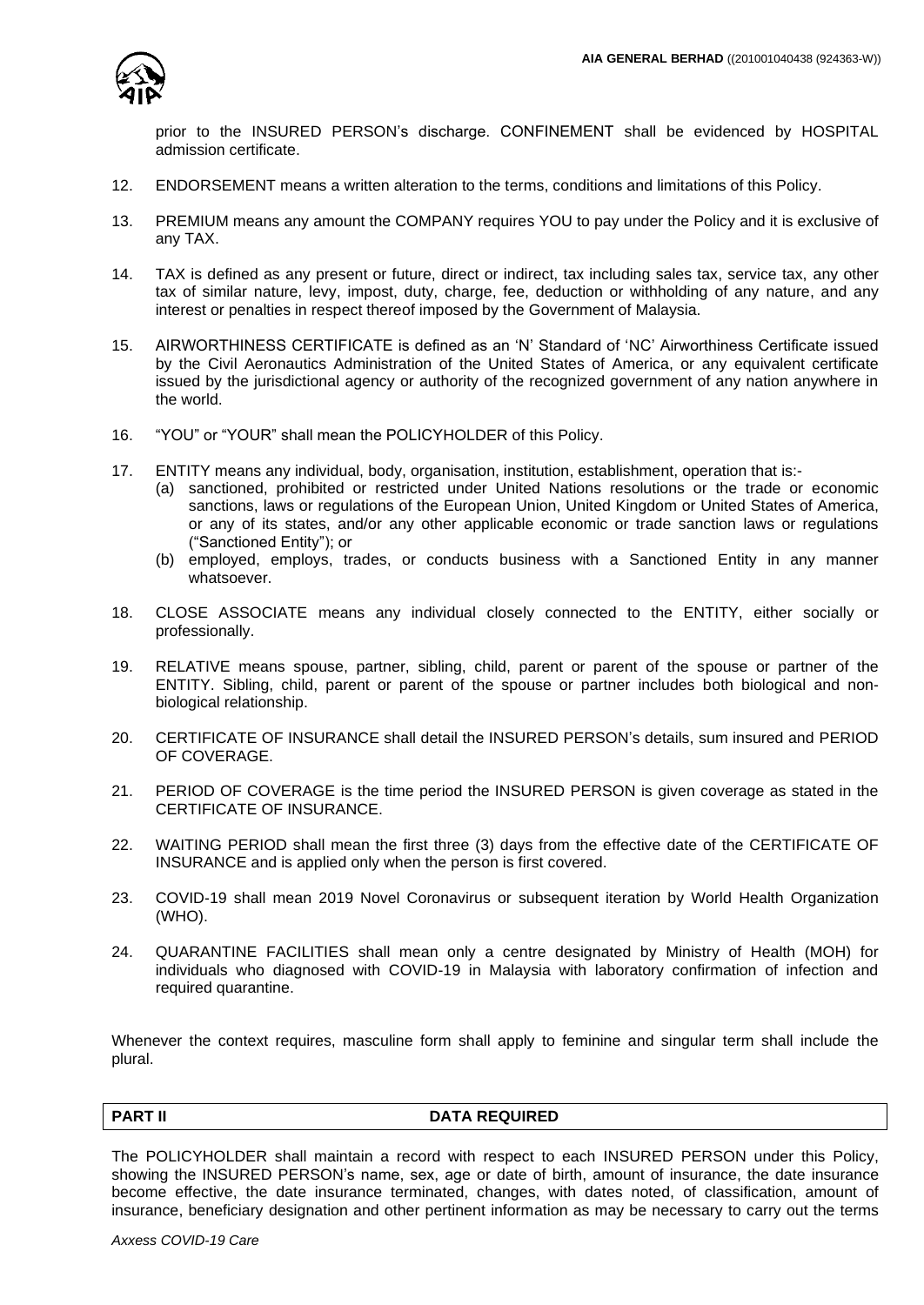

of this Policy.

The POLICYHOLDER shall furnish the COMPANY with all information and proofs which the COMPANY may reasonably require with regard to any matters pertaining to this Policy. All documents furnished to the POLICYHOLDER by any INSURED PERSON in connection with the insurance, and other records as may have a bearing on the insurance under this Policy, shall be open for inspection by the COMPANY at all reasonable times.

# **PART III INSURING AMOUNT AND BENEFITS**

While this Policy is in force, the COMPANY shall provide the INSURED PERSON the benefits of Part III of this Policy as shown in the Schedule of Benefits below according to the plan specified in the CERTIFICATE OF INSURANCE, subject to the provisions, conditions and limitations of this Policy.

# **SCHEDULE OF BENEFITS**

| No. | <b>Benefits</b>                                                                        | <b>Amount of Cover</b><br>(RM) |
|-----|----------------------------------------------------------------------------------------|--------------------------------|
|     | Death & Permanent Disablement due to Accident                                          | 5.000                          |
| ∠   | Cash Assistance upon INSURED PERSON tested positive for Covid-<br>19 while in Malaysia | 100                            |

### **DESCRIPTION OF BENEFITS**

# **SECTION 1: DEATH AND PERMANENT DISABLEMENT DUE TO ACCIDENT**

When the INSURED PERSON shall sustain ACCIDENTAL BODILY INJURY effected directly and independently of all other causes by ACCIDENT (hereinafter referred to as "injury"), which results in loss of life of the INSURED PERSON within three hundred and sixty-five (365) days after the date of the ACCIDENT, the COMPANY will pay the amount stated in the CERTIFICATE OF INSURANCE.

If a claim is paid under this Section, no other benefits under Section 2 shall be payable.

The proof of claim is to be submitted to the COMPANY and shall include death certificate.

The COMPANY shall not be liable for claims directly or indirectly caused by or which results from WAITING PERIOD and/or PRE-EXISTING CONDITIONS.

#### **SECTION 2: CASH ASSISTANCE UPON TESTED POSITIVE FOR COVID-19 WHILE IN MALAYSIA**

If the INSURED PERSON has been diagnosed in Malaysia as a person with laboratory confirmation of infection with the COVID-19, the COMPANY will pay the amount stated in the CERTIFICATE OF INSURANCE.

The maximum number of claim payable under this benefit is up to one (1) claim for each INSURED PERSON during the PERIOD OF COVERAGE.

The proof of claim is to be submitted to the COMPANY and shall include the COVID-19 specific tests.

The COMPANY shall not be liable for claims directly or indirectly caused by or which results from WAITING PERIOD and/or PRE-EXISTING CONDITIONS.

### **SPECIFIC CONDITIONS APPLICABLE TO SECTION 2 FOR COVID-19 BENEFITS**

- 1. INSURED PERSON must be diagnosed with COVID-19 by any of the HOSPITALS identified by the Ministry of Health.
- 2. Exclusion for INSURED PERSON with pre-existing COVID-19 diagnosis and/or pending COVID-19 test results when the PERIOD OF COVERAGE commences.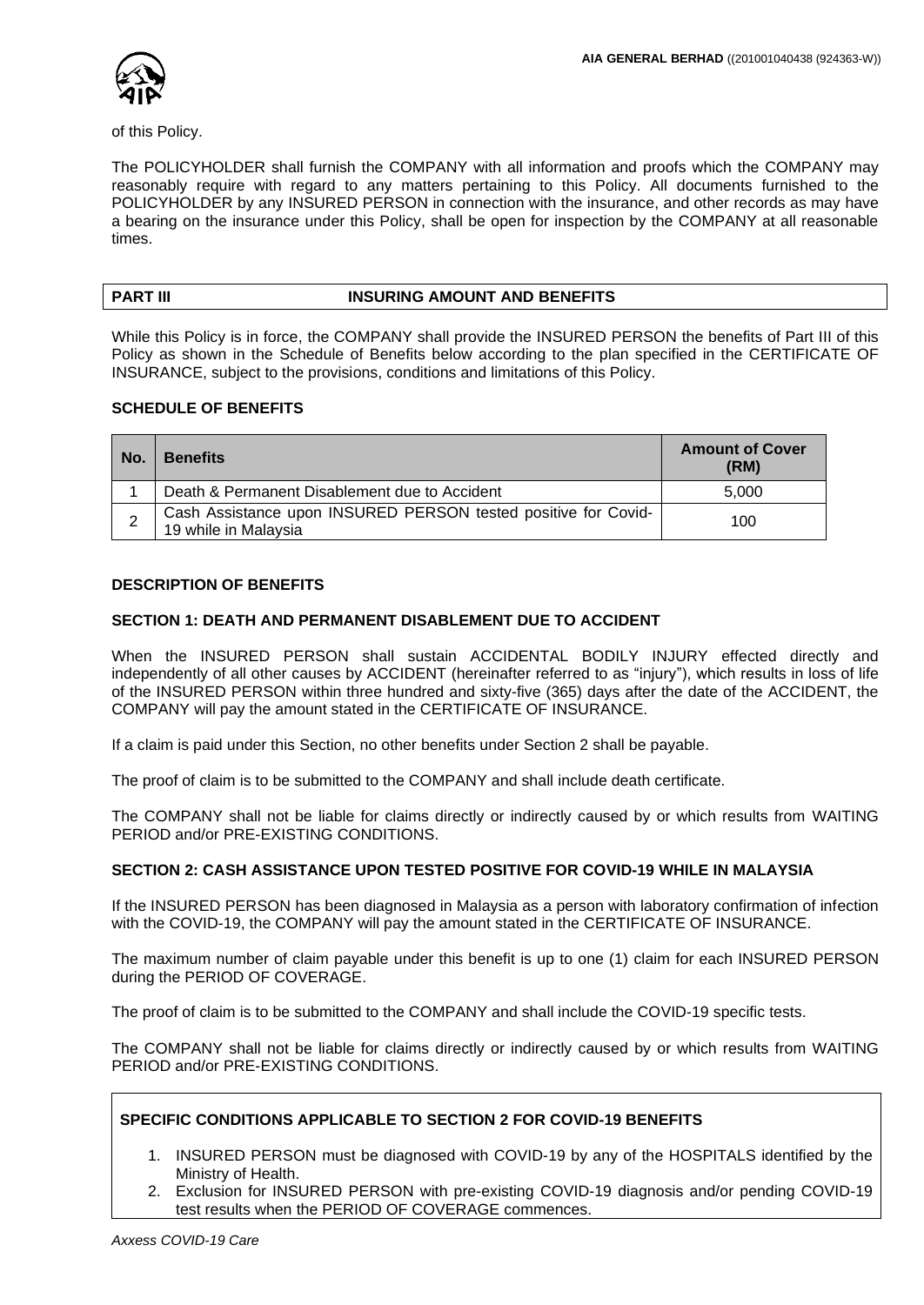

- 3. INSURED PERSON is entitled to claim if the COVID-19 tests conducted within the PERIOD OF COVERAGE that lead to positive diagnosis result regardless of the result's release date provided a proof of test date is submitted for claim.
- 4. INSURED PERSON who purchase more than one policy are only entitled to claim once.

# **PART IV EXCLUSIONS (APPLICABLE TO PART III SECTION 1)**

The Policy shall not cover any event caused directly or indirectly, wholly or partly by any of the following occurrences:

- 1. bacterial infections (except pyogenic infections which shall occur through an accidental cut or wound);
- 2. any kind of disease or sickness, any gradually operating cause, naturally occurring or degenerative process;
- 3. any injury which shall result in hernia;
- 4. suicide or self-destruction or any attempt thereat or self-inflicted injury while sane or insane;
- 5. war, declared or undeclared; invasion, act of foreign enemy hostilities or warlike operations, mutiny, civil war, rebellion, revolution, insurrection, conspiracy, military or usurped power, martial law, or state of emergency, or any of the causes which determine the proclamation or maintenance of martial law or state of emergency, seizure, quarantine, or customs regulations or nationalization by or under the order of any government or public or local authority;
- 6. violation or attempt of violation of the law or resistance to arrest;
- 7. an INSURED PERSON is serving in the Armed Forces of any country or international authority, whether in peace or war (in such an event the COMPANY, upon application of the INSURED PERSON, shall return the pro-rata PREMIUM for any such period of services);
- 8. pregnancy, childbirth or miscarriage, or any complications therefrom;
- 9. the INSURED PERSON engaging in a sport in a professional capacity or where an Assured would or could earn income or remuneration from engaging in such sport;
- 10. mental or nervous disorders, treatment of alcoholism, or drug abuse or any other complications arising therefrom or any drug ACCIDENT;
- 11. any PRE-EXISTING CONDITION;
- 12. any congenital anomalies and conditions arising out of or resulting therefrom;
- 13. Acquired Immunodeficiency Syndrome (AIDS) or any complications associated with infection by any Human Immunodeficiency Virus (HIV) (For the purpose of this Policy, the definition of AIDS shall be that used by the World Health Organisation 1987, or any subsequent revision by the World Health Organisation, or any subsequent revison by the World Health Organisation of that definition; infection shall be deemed to have occurred where blood or other relevant test(s) indicate in the opinion of the COMPANY either the presence of any Human Immunodeficiency Virus, Antigens or Antibodies to such a Virus);
- 14. entering, operating, or servicing, riding in or on, ascending or descending from or with any aerial device or conveyance as an pilot/operator or crew member, except while an INSURED PERSON is riding solely as a passenger in an aircraft operated by i) a commercial passenger airline on a regular schedule passenger trip over its established passenger route, ii) any aircraft having a current and valid AIRWORTHINESS CERTIFICATE and iii) any transport type aircraft operated by the Military Air Transport Service (MATS) of United States of America or by the similar authority of the recognized government of any nation anywhere in the world;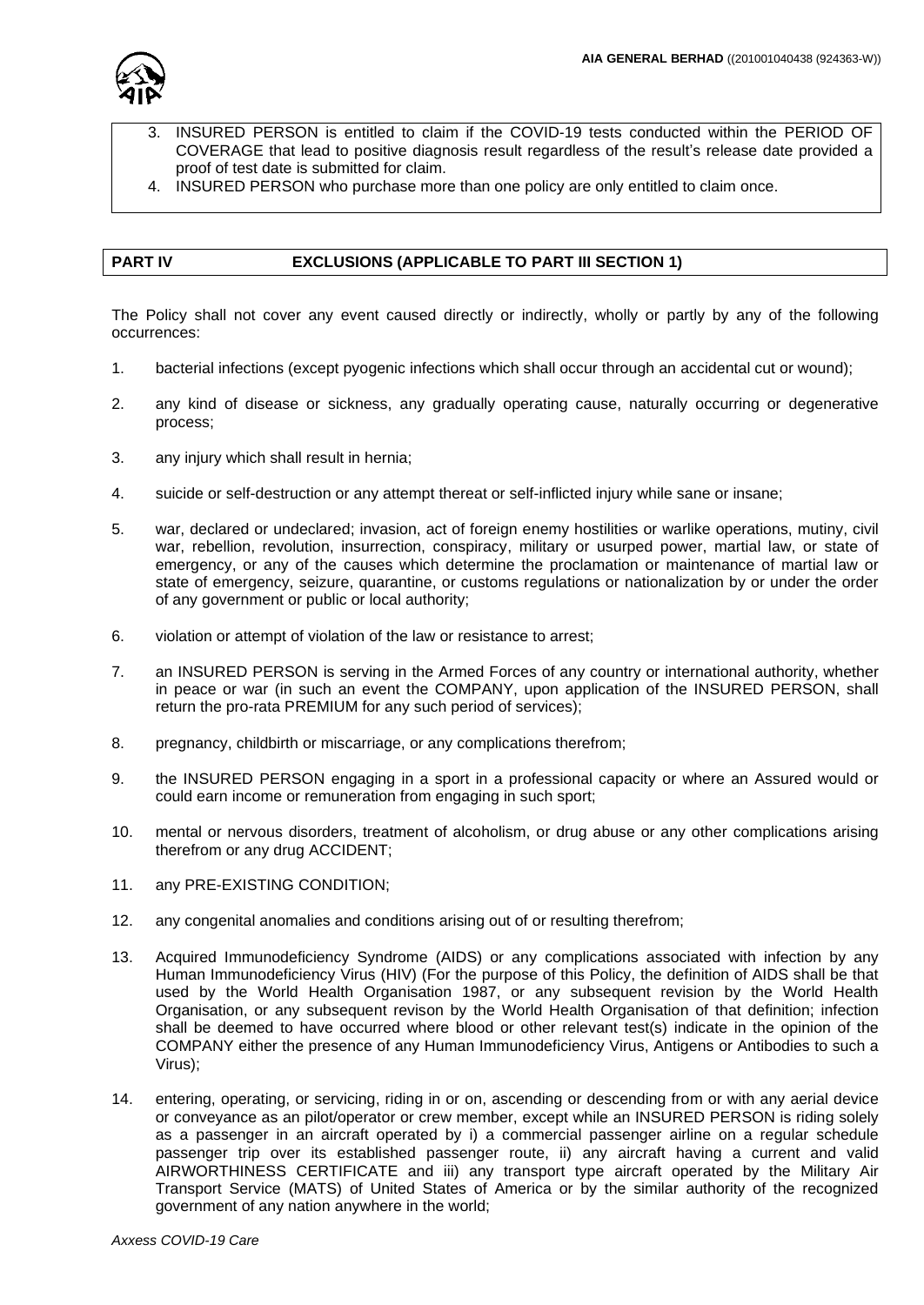

- 15. racing of any kind;
- 16. medical or surgical treatment;
- 17. dental treatment (except as necessitated by ACCIDENTAL BODILY INJURY for extraction of sound and natural teeth); or
- 18. engaging in any HAZARDOUS ACTIVITY.

#### **PART V** GENERAL PROVISIONS

#### 1. **THE CONTRACT :**

This Policy is issued in consideration of the payment of PREMIUM as specified in the Policy and pursuant to the answers given in YOUR proposal form (or when YOU applied for this insurance) and any other disclosures made by YOU between the time of submission of YOUR proposal form (or when YOU applied for this insurance) and the time this contract is entered into. The answers and any other disclosures given by YOU shall form part of this contract of insurance between YOU and the COMPANY. However, in the event of any pre-contractual misrepresentation made in relation to YOUR answers or in any disclosures given by YOU, only the remedies in Schedule 9 of the Financial Services Act 2013 will apply.

This Policy reflects the terms and conditions of the contract of insurance as agreed between YOU and the COMPANY.

This Policy sets out what YOU are insured for as shown on the Policy and the circumstances where YOU are covered and not covered.

Some words and expressions have been printed out in capital letters because they have been given specific meaning in the Policy. YOU will find their meaning in the Definition.

#### 2. **PAYMENT OF PREMIUM**

 INSURED PERSON must pay the PREMIUM before the PERIOD OF COVERAGE under the CERTIFICATE OF INSURANCE is effective.

POLICYHOLDER shall pay PREMIUM to the COMPANY as required under the PREMIUM WARRANTY clause.

### 3. **MODIFICATIONS :**

No change in this Policy shall be valid unless approved by US and evidenced by ENDORSEMENT.

#### 4. **PREMIUM WARRANTY:**

It is a fundamental absolute special condition of this Policy that the premium due must be paid by the POLICYHOLDER and received by the COMPANY within sixty (60) days from the inception date of this Policy.

If this condition is not complied with then this contract is automatically cancelled and the COMPANY shall be entitled to the pro rata premium for the period they have been on risk.

Where the premium payable pursuant to this warranty is received by an authorised agent or intermediary of the insurer, the payment shall be deemed to be received by the COMPANY for the purposes of this warranty and the onus of proving that the premium payable was received by a person, including an insurance agent or intermediary, who was not authorised to receive such premium shall lie on the COMPANY.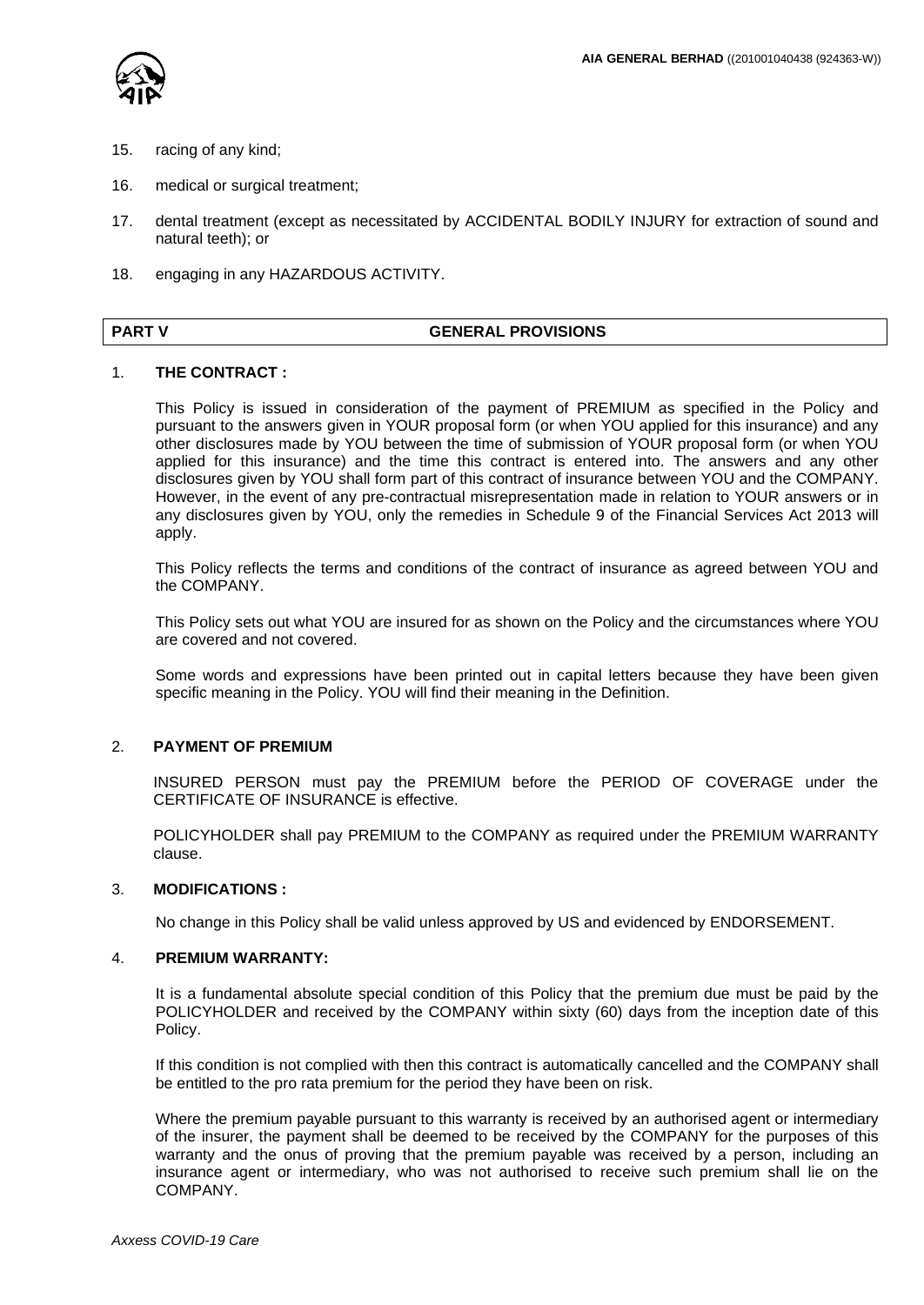

#### 5 **RENEWAL :**

This Policy is non-renewable.

#### Consumer Insurance Contract

Pursuant to Paragraph 5 of Schedule 9 of the Financial Services Act 2013, if YOU are applying for this Insurance wholly for purposes unrelated to YOUR trade, business or profession, YOU have a duty to take reasonable care not to make a misrepresentation when confirming or amending any information previously disclosed. If YOU are unsure whether a change will affect YOUR Policy cover, please ask the COMPANY.

Failure to take reasonable care in confirming or amending any information previously disclosed may result in avoidance of YOUR contract of insurance, refusal or reduction of YOUR claim(s), change of terms or termination of YOUR contract of insurance.

The above duty of disclosure shall continue until the time YOUR contract is entered into, varied or renewed with the COMPANY.

In addition to confirming or amending any information previously disclosed, YOU are required to disclose any other matter that YOU know to be relevant to the COMPANY's decision in accepting the risks and determining the rates and terms to be applied.

YOU also have a duty to tell the COMPANY immediately if at any time after YOUR contract of insurance has been entered into, varied or renewed with the COMPANY any of the information contained in the renewal notice and/or YOUR previous proposal form is inaccurate or has changed.

#### 6. **CLAIMS NOTIFICATION, PROCEDURE AND SETTLEMENT :**

- a) Written notice of any event likely to give rise to a claim should be submitted to the COMPANY as soon as reasonably possible and in any case not later than 30 days of the ACCIDENT causing such ACCIDENTAL BODILY INJURY.
- b) YOU shall procure and act upon medical or surgical advice as soon as practicable.
- c) YOU may be required, at the COMPANY expense to undergo further medical examination.
- d) The COMPANY will only pay the benefits if any medical certificates and other evidence which the COMPANY may require are provided on request at YOUR expenses.
- e) Proof of loss must be furnished to the COMPANY at the COMPANY's home office within ninety (90) days after the date of such loss.
- f) On payment of the benefits, for which once YOU give the COMPANY a receipt or discharge, the COMPANY liability in that respect will reduce by the sum paid or cease if full benefits have been paid.
- g) The COMPANY reserves the right to repudiate a claim where the COMPANY is reasonably not satisfied with the evidence available to validate either:
	- i. YOUR identity or
	- ii. The circumstance of the loss.
- h) In the event of ACCIDENTAL BODILY INJURY resulting in death, the COMPANY shall be entitled to have a post-mortem examination at the COMPANY's expenses.

# 7. **MEDICAL EXAMINATION :**

The COMPANY shall have the right and authority to examine an INSURED PERSON when and as often as it may reasonably require during the pendency of a claim hereunder and also the right and opportunity to make an autopsy in case of death where it is not forbidden by law.

#### 8. **IMMEDIATE PAYMENT OF INDEMNITIES :**

*Axxess COVID-19 Care* All indemnities provided in this Policy for loss other than that on account of disability shall be paid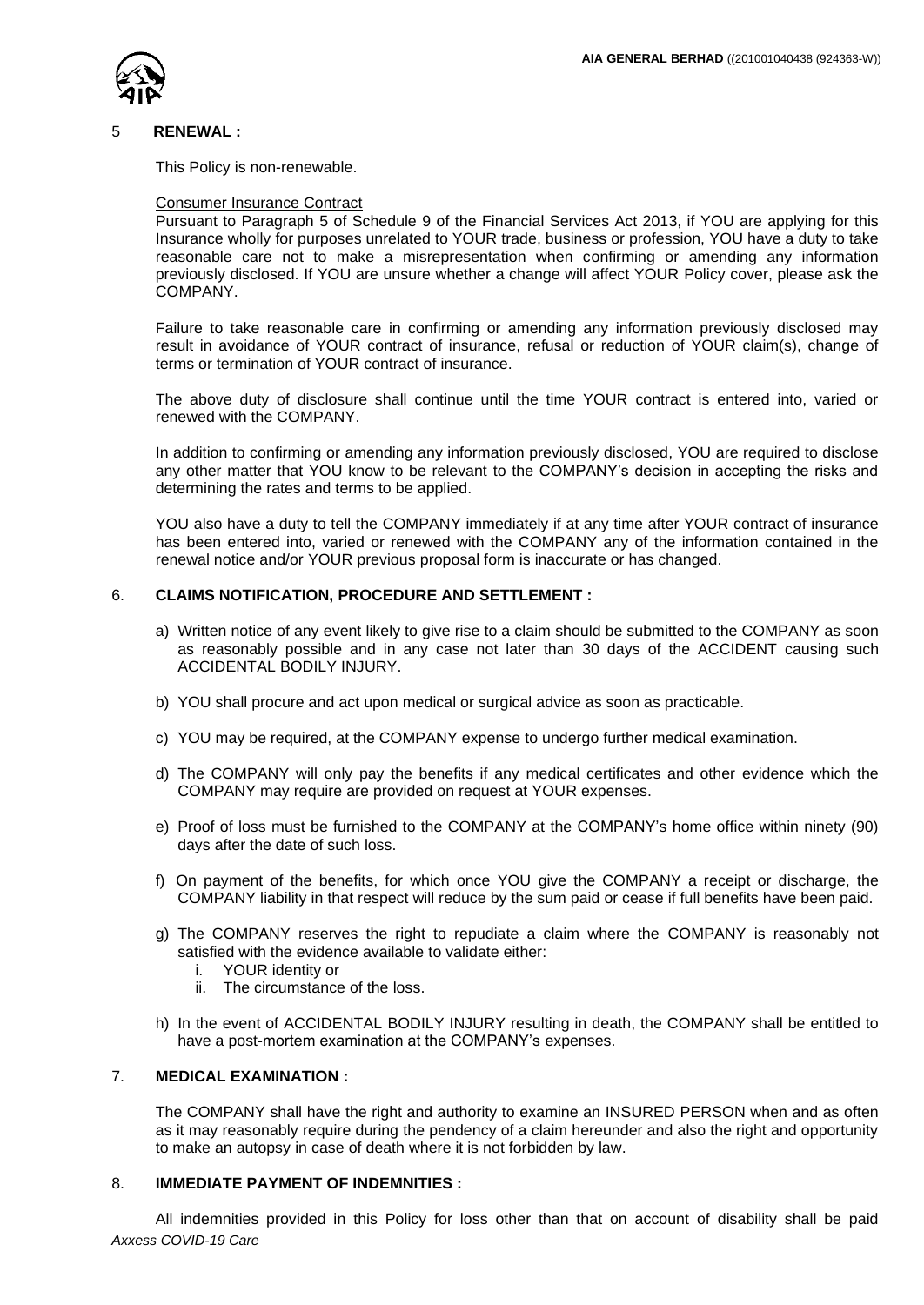

.

immediately after receipt and approval of due proof of loss.

# 9. **TO WHOM INDEMNITIES PAYABLE :**

Indemnity for loss of life of the INSURED PERSON is payable to the Nominee if surviving the INSURED PERSON, otherwise to the Estate of the INSURED PERSON. All other indemnities of this insurance are payable to the INSURED PERSON.

### 10. **RIGHT OF NOMINEE :**

Consent of the Nominee shall not be required to surrender or assign this insurance cover, or to change of Nominee, or to any other changes in this Policy, unless the said Nominee is a Trustee or where a Trustee has been appointed, in which event the written consent of the Trustee shall be required. No change of any Nominee under this Policy shall bind the COMPANY, unless consent thereto is formally endorsed hereon subject to clause 3 of Part V of this Policy.

# 11. **LIMITATION OF TIME FOR BRINGING SUIT :**

No action at law or in equity shall be brought to recover on this Policy prior to the expiration of sixty (60) days after proof of loss has been filed in accordance with the requirements of this Policy. No such action shall be brought after the expiration of six (6) years after the time written proof of loss is required to be furnished.

# 12. **CONFORMITY WITH LAW :**

Any provision of the Policy, which on its Policy Effective Date, is in conflict with the law of the country in which the Policy was delivered or issued for delivery is hereby amended to the minimum requirements of such laws.

#### 13. **CHANGE OF OCCUPATION :**

If an INSURED PERSON suffers ACCIDENTAL BODILY INJURY after having changed his/her occupation to one classified by the COMPANY as more hazardous than that stated in the application/enrolment form or subsequent ENDORSEMENT to this Policy or while doing for compensation anything pertaining to an occupation so classified, the COMPANY shall pay only such portion of the indemnities provided in this Policy as the PREMIUM paid would have purchased at the rates and within the limits fixed by the COMPANY for such more hazardous occupation.

If an INSURED PERSON changes his/her occupation to one classified by the COMPANY as less hazardous than that stated in the application/enrolment form or subsequent ENDORSEMENT to this Policy, the COMPANY, upon receipt of proof of such change of occupation, shall reduce the PREMIUM rate accordingly, and shall return the excess pro rata unearned PREMIUM from the date of change of occupation or from the Policy anniversary date immediately preceding receipt of such proof, whichever is the more recent.

If the change of occupation is to one which is classified by the COMPANY as not insurable, the COMPANY shall not be liable to cover any loss sustained pertaining to that occupation under this Policy.

In applying this provision, the classification of occupational risk and the PREMIUM rates shall be such as have been last promulgated by the COMPANY prior to the occurrence of the loss for which the COMPANY is liable, or prior to the date of proof of change in occupation.

# 14. **TERMINATION OF INSURANCE :**

The insurance of an INSURED PERSON shall automatically terminate on the earliest of the following dates:

- a) The date the Policy is terminated;
- b) The date the CERTIFICATE OF INSURANCE is terminated; or
- c) The date claim is made on Benefit 1.

Termination of this Policy shall be without prejudice to any claim arising prior to such termination. The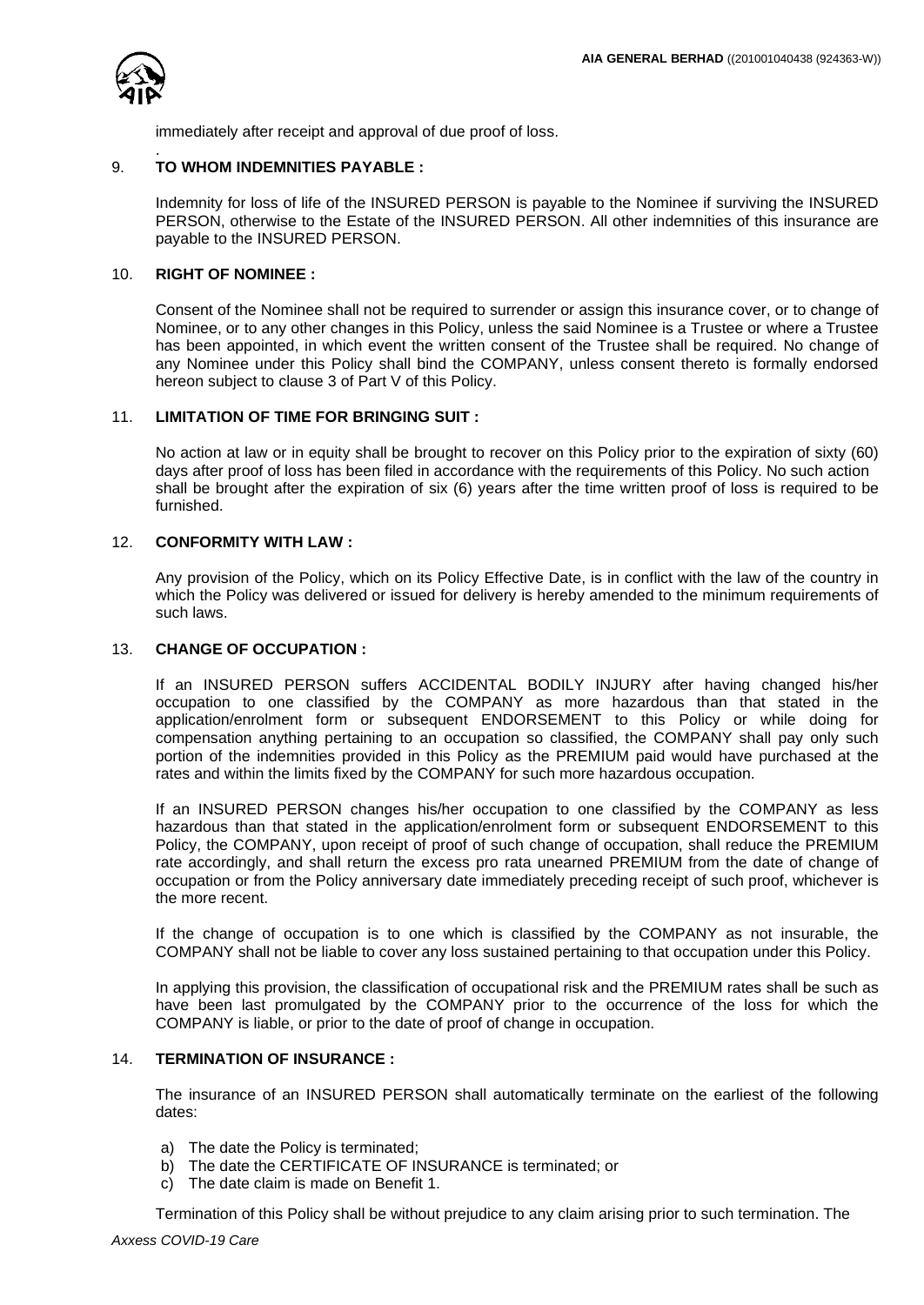

payment to or acceptance of any PREMIUM hereunder subsequent to termination of the Policy shall not create any liability but the COMPANY shall refund any such PREMIUM.

### 15. **CANCELLATION :**

- a) YOU/INSURED PERSON have the right to cancel this Policy/CERTIFICATE OF INSURANCE at any time by giving written notice to the COMPANY stating the intended effective date of cancellation. In the event the intended effective date of cancellation precedes the date of the COMPANY's receipt of the notice, the cancellation shall be effective on the date the said notice is received by the COMPANY.
- b) COMPANY may at any time reasonably cancel this Policy by sending (14) fourteen days' notice in writing to YOUR last known address.
- c) There shall be no refund of premium.

# 16. **REGULATORY IMPOSED TAX, CHARGES, FEES ETC:**

The PREMIUM to be paid by YOU to the COMPANY under this Policy is exclusive of any TAX. In the event the COMPANY is required by any applicable law to remit any TAX on the premium paid by YOU, the COMPANY shall calculate and collect from YOU any amount paid or payable under this Policy on account of such TAX. Such amount as calculated by the COMPANY, shall be paid by YOU as additional to and without any deduction or set-off from the premium payable under this Policy to the COMPANY.

# 17. **SANCTION LIMITATION AND EXCLUSION CLAUSE :**

- (1) The COMPANY shall not provide cover for any risk and/or activity and shall not be liable to pay any claim or pay any benefit hereunder to the extent that the provision of such cover, payment of such claim or provision of such benefit would expose the COMPANY to any sanction, prohibition or restriction under United Nations resolutions or the trade or economic sanctions, laws or regulations of the European Union, United Kingdom or United States of America, or any of its states, and/or any other applicable economic or trade sanction laws or regulations.
- (2) The COMPANY shall not provide cover for any risk and/or activity and shall not be liable to pay any claim or pay any benefit hereunder to the extent that the provision of such cover, payment of such claim or provision of such benefit is for and/or to any ENTITY and/or RELATIVE/CLOSE ASSOCIATE of any ENTITY.
- (3) The COMPANY may terminate this Policy with immediate effect and shall not thereafter be required to transact any business with YOU in connection with this Policy, including but not limited to, making or receiving any payments under this Policy. The COMPANY shall inform YOU in writing for the reason of such termination.

# 18. **DUTY OF DISCLOSURE BEFORE THIS INSURANCE IS GRANTED :**

Where YOU have applied for this Insurance wholly for purposes unrelated to YOUR trade, business or profession, YOU have a duty to take reasonable care not to make a misrepresentation in answering the questions in the proposal form (or when YOU applied for this insurance) that is YOU should have answered the questions fully and accurately. Failure to have taken reasonable care in answering the questions may result in avoidance of YOUR contract of insurance, refusal or reduction of YOUR claim(s), change of terms or termination of YOUR contract of insurance in accordance with the remedies in Schedule 9 of the Financial Services Act 2013. YOU are also required to disclose any other matter that YOU know to be relevant to the COMPANY's decision in accepting the risks and determining the rates and terms to be applied.

YOU also have a duty to tell the COMPANY immediately if at any time after YOUR contract of insurance has been entered into, varied or renewed with the COMPANY any of the information given in the proposal form (or when YOU applied for this insurance) is inaccurate or has changed.

# 19. **DUTY OF DISCLOSURE DURING THIS INSURANCE :**

*Axxess COVID-19 Care* During this Insurance YOU are required to immediately inform the COMPANY of any changes in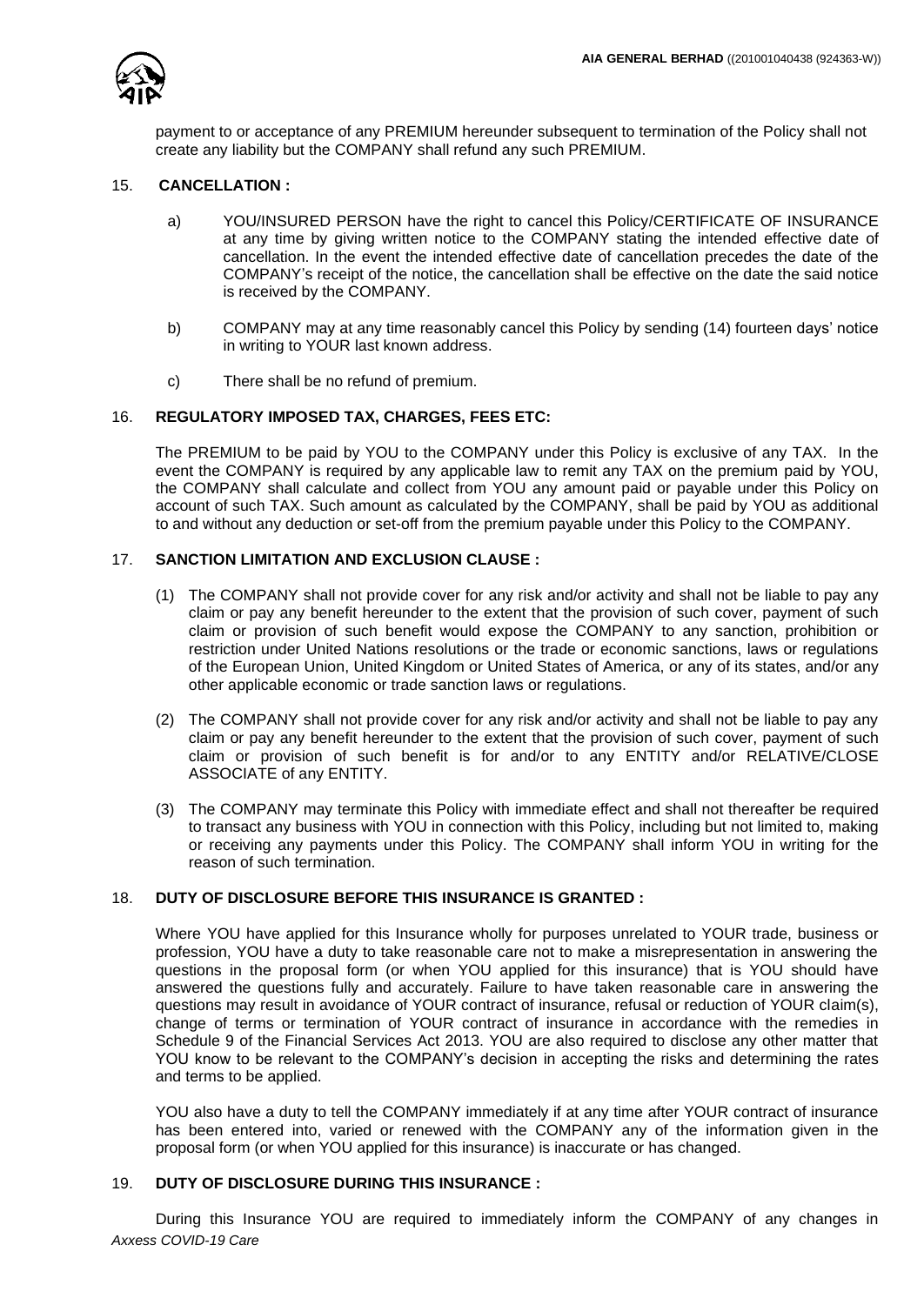

INSURED PERSON occupation, work duties, sporting activities or any relevant information that may increase the risk.

The COMPANY may :

- i) require YOU to pay an additional PREMIUM for the increased risk or
- ii) make changes to the terms and conditions of this Policy or
- iii) leave the Policy terms, conditions and PREMIUM unaltered.

YOU will only be covered for any increased risk if agreed in writing by the COMPANY.

# 20. **A DUTY TO COMPLY WITH THE CONDITION :**

The COMPANY will only be liable to make any payment under this Policy if YOU have at all times complied with the terms, provisions, conditions and ENDORSEMENT of this Policy.

### 21. **GOVERNING LAW :**

This Policy is issued under the laws of Malaysia and is subject and governed by the laws prevailing in Malaysia.

# 22. **TERRITORIAL LIMIT:**

The territorial limit of this policy is within Malaysia only.

#### 23. **COMMUNICATION :**

All communication to the COMPANY must be in writing. ENDORSEMENT to this Policy contract must be issued and signed by the COMPANY.

### 24. **MISREPRESENTATION / FRAUD :**

The COMPANY may void this Policy and refuse all claims made in any of the following cases:

- (a) If any claim made shall be fraudulent or exaggerated; or
- (b) If any false declaration or statement shall be made in support of any claim, however, if the misrepresentation was careless or innocent, the COMPANY may at COMPANY's absolute discretion;
	- (i) void this Policy and refuse all claims, in which case the COMPANY shall return the PREMIUMs paid without interest. This payment shall be a complete and valid discharge of any liability under this Policy; or
	- (ii) take any necessary remedies in accordance with the Financial Services Act 2013.

#### 25. **NOMINATION :**

Pursuant to Paragraph 5(1) of Schedule 10 of the Financial Services Act 2013, a nomination made by a non-Muslim Owner shall create a trust in favour of the nominee of the policy moneys that is death benefit payable upon the death of the INSURED PERSON , if :-

(a) the nominee is his/her spouse or child; or

(b) the nominee is his/her parent (if there is no spouse or child living at the time of making the nomination).

A nominee of a Muslim Owner upon receipt of the policy moneys shall distribute the policy moneys in accordance with Islamic law.

# 26. **DISAPPEARANCE :**

If, after the COMPANY has examined all available evidence, the COMPANY is satisfied that the disappearance of INSURED PERSON can be presumed to be due to INSURED PERSON death as the result of an ACCIDENTAL BODILY INJURY, COMPANY will pay the accidental death benefit. If at any time after the COMPANY has paid the benefit, INSURED PERSON is found to be living, the payment must be refunded to the COMPANY.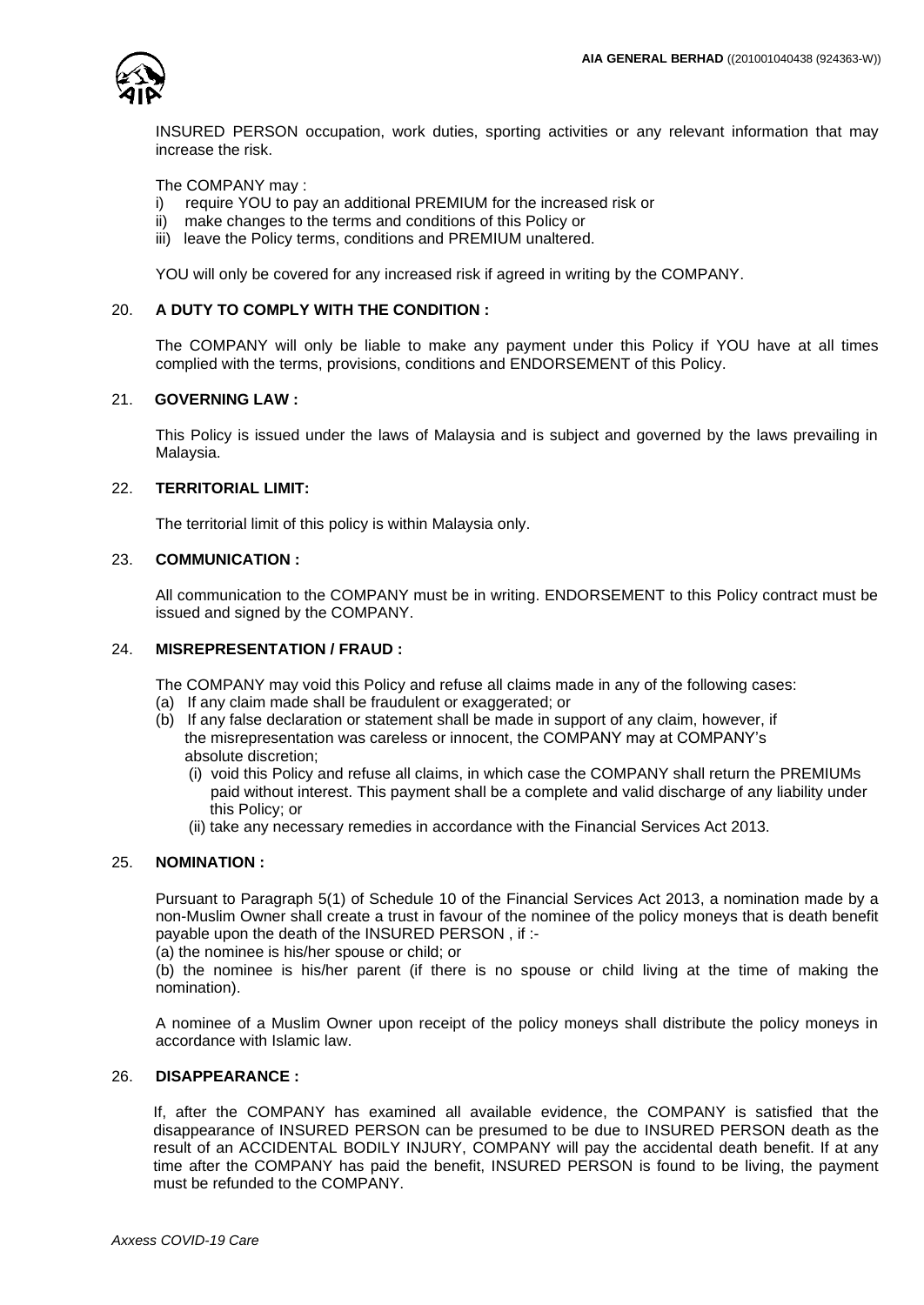

#### 27. **COMPLAINT PROCEDURES :**

The COMPANY believes YOU deserve a courteous, fair and prompt service. If there is any circumstance when the COMPANY'S service does not meet YOUR expectations, please contact the COMPANY using the appropriate contact details below and provide the Policy Number/Claim Number and INSURED PERSON's Name:

- 1. Firstly with the department or person YOU dealt with the COMPANY on how YOU would like the problem to be solved.
- 2. Secondly if the problem is not solved to YOUR satisfaction, then make a formal written complaint to the Customer Relations Unit at:

Telephone : *1300 88 1899*  Facsimile : +603 2056 2291 Email : my.customer@aia.com Website : www.aia.com.my Address : Menara AIA 99 Jalan Ampang 50450 Kuala Lumpur

The COMPANY will acknowledge the complaints via email within five (5) working days, and complaints via correspondences within ten (10) working days, and keep YOU informed of the progress. The COMPANY will do the best to resolve the matter to YOUR satisfaction within fourteen (14) working days or such time period needed, in complex cases, which the COMPANY will keep YOU informed.

3. Thirdly, if there are disputes on OUR final decision relating to this Policy involving the amounts below RM250,000 and subject to the Ombudsman for Financial Services' ("OFS") jurisdiction which is available at www.ofs.org.my, You may refer the dispute to OFS at the address stated below to resolve the dispute within six (6) months from the date of OUR final decision.

Chief Executive Officer Ombudsman for Financial Services *(Formerly known as Financial Mediation Bureau)* Level 14, Main Block, Menara Takaful Malaysia No. 4, Jalan Sultan Sulaiman, 50000 Kuala Lumpur Tel: 03-2272 2811 Fax: 03-2272 1577 E-mail: enquiry@ofs.org.my

If the dispute exceeds RM250,000 or if it does not come within OFS's jurisdiction, YOU or INSURED PERSON may refer to Bank Negara Malaysia for further enquiries at the following address:

Pengarah Jabatan LINK & Pejabat Wilayah Bank Negara Malaysia P.O Box 10922 50929 Kuala Lumpur Tel: 1-300-88-5465 Fax: 03-2174 1515 E-mail: bnmtelelink@bnm.gov.my

# 28. **PERSONAL DATA PROTECTION ACT 2010 :**

 By giving personal Information YOU give the COMPANY permission and YOU shall also obtain the INSURED PERSON's consent to give the COMPANY permission for its use as described below:-

- I. To process YOUR personal data with the intention of entering into the contract of insurance.
- II. YOU consent and allow the COMPANY to retain the data and share the data with the COMPANY service provider namely:
	- a. Registered licensed adjuster,

*Axxess COVID-19 Care* b. Solicitors, and any other professional body(ies) for the purpose of fulfillment of the insurance